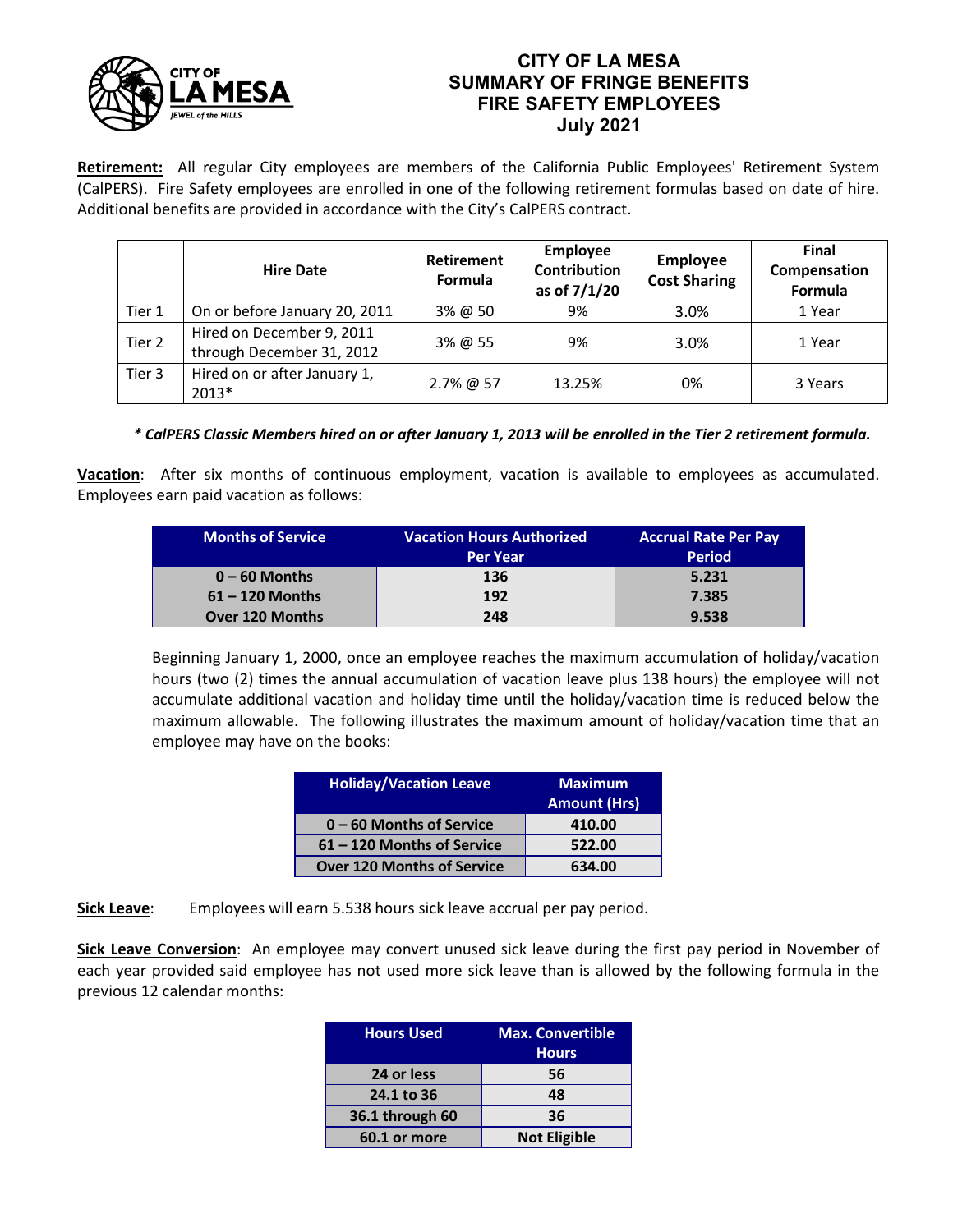An employee cannot reduce his/her accumulated sick leave balance below the amount he/she would have earned during a two (2) year period.

**Unused Sick Leave Reimbursement**: Employees are eligible to convert unused sick leave to additional years of service as provided through the PERS sick leave conversion program.

**Holidays:** Employees will accrue holiday leave at the rate of 5.307 hours per pay period (138 hours per year), which is added to the accrued holiday/vacation leave.

**Use of Paid Leave Upon Resignation**: An employee who resigns shall not use paid leave to extend his/her resignation date. The last day worked shall be considered the date of resignation, and compensable accrued paid leave shall be paid off in lump sum. Employees who retire may use paid leave to extend their retirement dates with prior approval of the City Manager. Leave (except catastrophic and compensatory leave) must be earned prior to the pay period in which it is used.

**Out-Of-Class Pay**: Where an employee is temporarily assigned to a higher job classification for the convenience of the city for a period equal to 8 hours, the employee shall be paid at least five (5) percent above his/her regular base rate on an hour to hour basis.

**Educational Incentive Pay**:As a participant in the Educational Incentive Program, employees are expected to use their educational experiences as a means of contributing to the City. Employees may be eligible for 1½, 2½ or 5 percent special compensation upon completion of the requirements set forth in the MOU. Employees may be eligible for an additional 1% or 2% special compensation upon completion of applicable task book completions as set forth in the MOU. This special compensation would be in addition to the educational incentive pay mentioned above.

**Cafeteria Plan**: The City offers a Cafeteria-style plan in which each employee receives a fixed amount of FlexNet credits to purchase health coverage. Health coverage is available through CalPERS. Dental is available through MetLife. A Vision Plan is available through EyeMed. Employees may also contribute pre-tax earnings into the City's Section 125 Flex Spending plan. Employees may make contributions for both health and dependent care reimbursement. Effective the second pay period of December, the City shall make contributions to the cafeteria benefit plan according to the following formulas:

| NO CITY HEALTH INSURANCE COVERAGE | \$115.00   |
|-----------------------------------|------------|
| <b>EMPLOYEE ONLY</b>              | \$664.72   |
| $EMPI$ OYEE + 1 DEPENDENT         | \$1,159.32 |
| EMPLOYEE + 2 OR MORE DEPENDENTS   | \$1,514.58 |

**Life Insurance**: The City pays for the cost of life insurance in an amount equal to the employee's annual compensation. Employees may purchase voluntary life insurance up to 5x annual compensation (maximum of \$500,000) at a monthly cost of \$0.95 cents per \$10,000 of coverage. The City also purchases \$5,000 in life insurance for a Spouse and \$2,500 for each eligible Dependent Child. Spouse voluntary life insurance may be purchased in units of \$5,000 but cannot exceed 50% of the employee benefit. Child life insurance may be purchased in units of \$2,000 up to \$10,000.

**Accident Indemnity/Critical Illness**: The City provides voluntary benefits through The Standard. The personal Accident plan features benefits for emergency treatment, follow-up treatment, initial hospitalization, hospital confinement, physical therapy, accidental death, and other wellness benefits. The Critical Illness plan features benefits for heart attack, stroke, invasive cancer, major organ failure, and health maintenance screening wellness benefits.